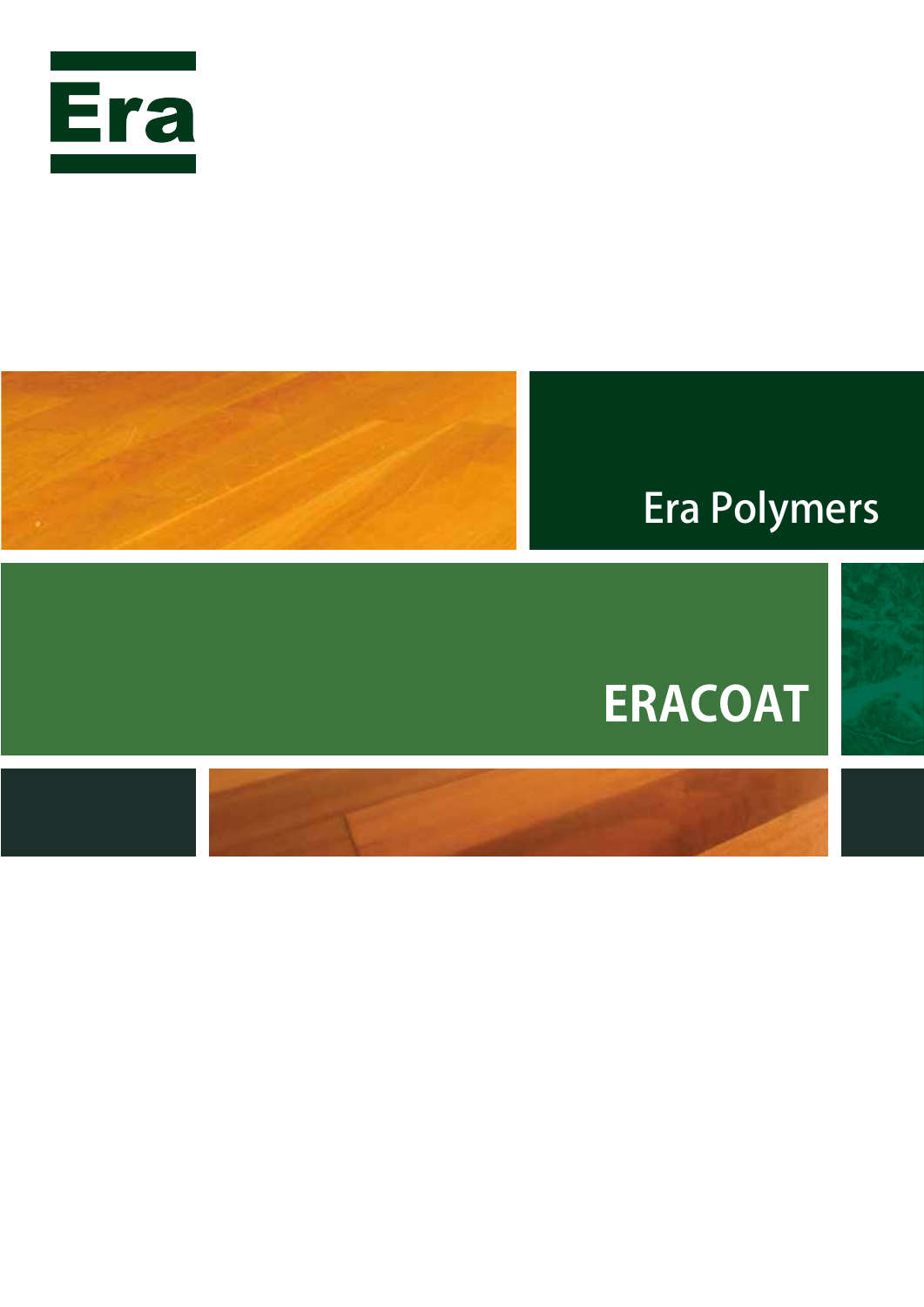

Era Polymers are one of the world's largest suppliers of high performance elastomer systems producing a wide range of quality polyurethanes. Owned and operated by Industrial Chemists, Era Polymers has built an enviable reputation for outstanding product quality and customer service.

Era Polymers are certified to AS/NZS ISO9001 quality standard systems. Our Laboratories which are NATA accredited are constantly expanding the horizons of polyurethane chemistry. Era Polymers offers a range of polyurethane floor coatings; **Eracoat** which is a fast curing, single component, moisture curable, hard wearing and easy to maintain, polyurethane coating.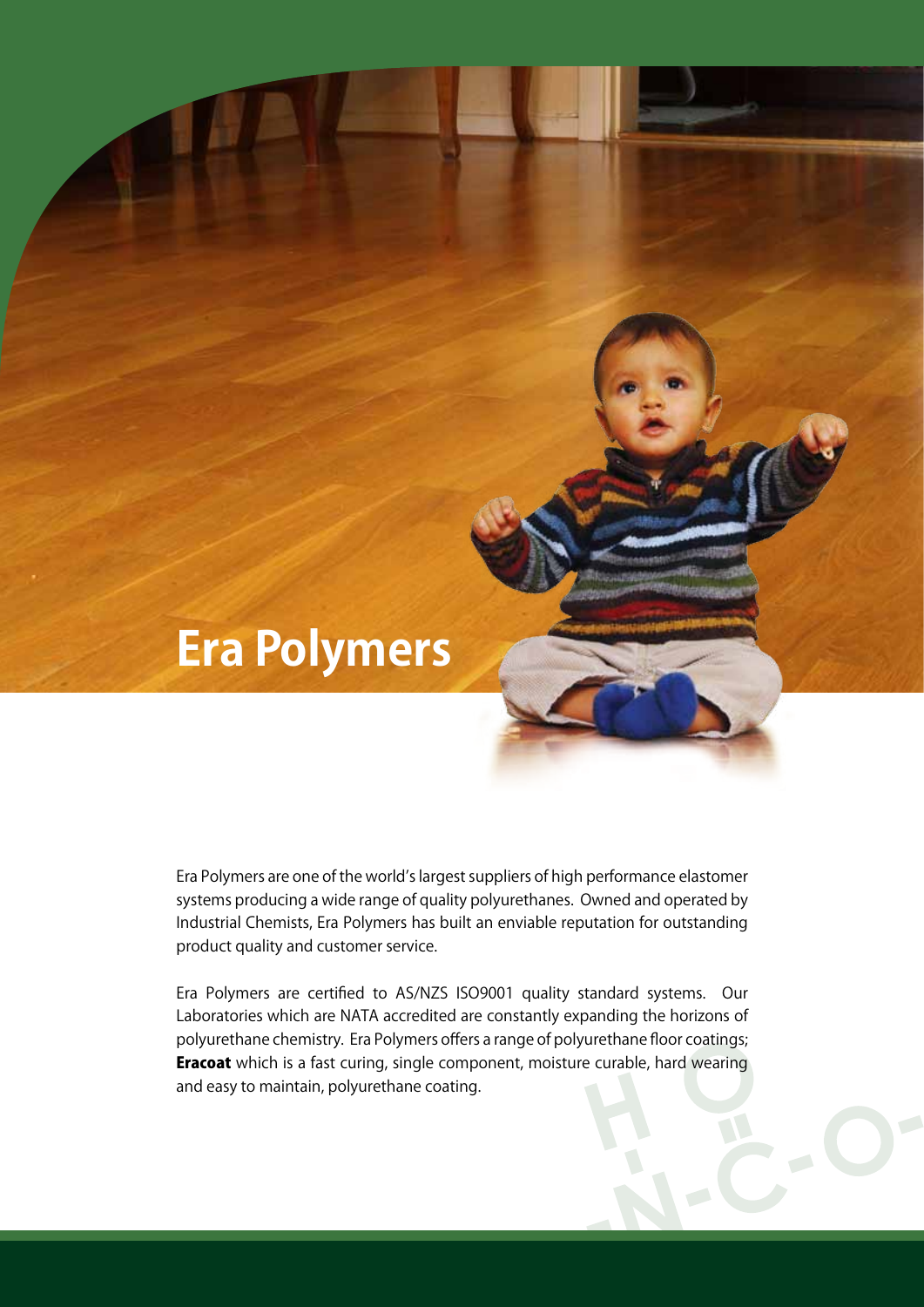

### **Eracoat**

**Eracoat FC2450 gives a tough clear gloss finish while Eracoat FC2454 has a satin finish, both have good abrasion and chemical resistance and are suitable on all interior timber, cork, particleboard and concrete floors, enhancing their natural appearance. Eraseal FC Sealer, is recommended for use on oily timbers to minimise the effect of tannin bleed.**

| <b>Features</b>              | <b>Benefits</b>                                     |
|------------------------------|-----------------------------------------------------|
| Moisture curing Polyurethane | Hard wearing & scratch resistant finish             |
| 1 Pack                       | No mixing required                                  |
| Roller applied               | More productive                                     |
| Excellent flow & levelling   | Achieves a smooth, level film with minimum bubbling |
| Eraseal - fast drying sealer | Reduces application time                            |

#### **Application Guide**

Surface must be clean dry & free of wax, grease, dust and other contaminates. (The presence of contaminates contributes to conditions such as delamination.)

Surface needs to be free of moisture to avoid pin holing.

Sand timber surface to industry standard.

Fill nail-holes and cracks with putty, then fine sand the floor.

Finish with 100 - 120 grit sand paper.

Close grain with 180 - 150 mesh screenback.

Vacuum thoroughly with a commercial grade vacuum cleaner.

Apply using a 6mm mohair roller or a soft bristle brush.

(Never return unused materials to can.)

Coating can be spray applied if required. **READ MSDS BEFORE SPRAYING.**

Brushes & Rollers need to be cleaned with suitable solvents. Do not allow product or cleaning solvents to enter drains or waterways.

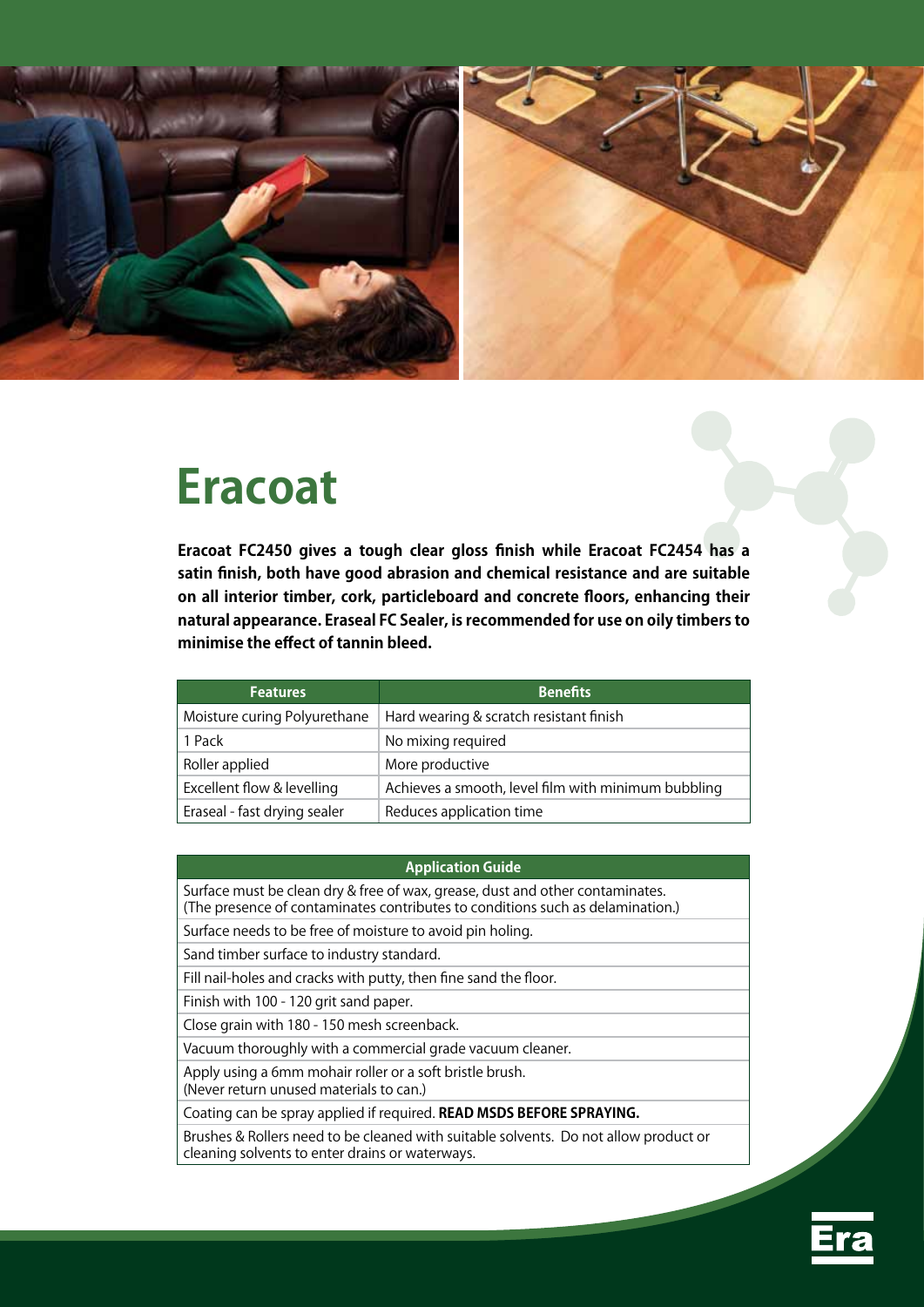

| <b>Properties on Recommended Film Thickness</b>                                              |                                  |                           |                                    |  |
|----------------------------------------------------------------------------------------------|----------------------------------|---------------------------|------------------------------------|--|
| <b>Properties</b>                                                                            | Eracoat<br><b>FC2450 - GLOSS</b> | Eracoat<br>FC2454 - SATIN | <b>Eraseal</b><br><b>FC SEALER</b> |  |
| Gloss Level @ 60 Degrees                                                                     | >90                              | $55 - 35$                 |                                    |  |
| Appearance (Liquid)                                                                          | Clear                            | Opaque                    | Clear                              |  |
| Viscosity (cps)                                                                              | $135 \pm 15$                     | $115 \pm 30$              | $60 \pm 30$                        |  |
| Isocyanate Content%                                                                          | $3.3 \pm 3.9$                    | $3.0 \pm 0.2$             |                                    |  |
| Solids Content %                                                                             | $45 \pm 2$                       |                           |                                    |  |
| Hard Dry @ 20°C                                                                              | Over night *                     | Over night *              |                                    |  |
| Cure (Days)                                                                                  | $10 - 14$ **                     | $10 - 14$ **              |                                    |  |
| Wet Film per Coat (Micron)                                                                   | Recommended 104                  | Recommended 104           |                                    |  |
| Dry Film per Coat (Micron)                                                                   | Recommended 48                   | Recommended 48            |                                    |  |
| Recoat                                                                                       | 6hr                              | 6hr ***                   | 30 - 45 mins ****                  |  |
| Shelf Life (Months)                                                                          | 12                               | 12                        | 12                                 |  |
| <b>Sanding Properties</b>                                                                    | Excellent                        | Excellent                 | Excellent                          |  |
| Touch Dry (Hours)                                                                            | $1 - 3$                          | $1 - 3$                   |                                    |  |
| Full Cure (Days)                                                                             | 21                               | 21                        |                                    |  |
| <b>Packaging Sizes</b>                                                                       |                                  |                           |                                    |  |
|                                                                                              | 20L                              | 10L                       | 20L                                |  |
| <b>Coverage Base Coat (Theoretical)</b>                                                      |                                  |                           |                                    |  |
| Cork/Particleboard (m <sup>2</sup> /L)                                                       | $5 - 7$                          | $8 - 10$                  | $8 - 10$                           |  |
| Timber (m <sup>2</sup> /L)                                                                   | $6 - 8$                          | $6 - 8$                   | $6 - 8$                            |  |
| Concrete (m <sup>2</sup> /L)                                                                 | $5 - 7$                          | $5 - 7$                   | $5 - 7$                            |  |
| <b>Coverage Subsequent Coat (Theoretical)</b>                                                |                                  |                           |                                    |  |
| Cork/Particleboard (m <sup>2</sup> /L)                                                       | $8 - 10$                         | $8 - 10$                  | $8 - 10$                           |  |
| Timber $(m^2/L)$                                                                             | $8 - 10$                         | $8 - 10$                  | $8 - 10$                           |  |
| Concrete (m <sup>2</sup> /L)                                                                 | $8 - 10$                         | $8 - 10$                  | $8 - 10$                           |  |
| <b>Notes</b>                                                                                 |                                  |                           |                                    |  |
| The surface may be subjected to light traffic after 24hrs.<br>∗                              |                                  |                           |                                    |  |
| $***$<br>Avoid walking on floor with street shoes.                                           |                                  |                           |                                    |  |
| $***$<br>Inter-coat Adhesion; sand coating before applying the next coat.                    |                                  |                           |                                    |  |
| ****<br>Depending on weather conditions.                                                     |                                  |                           |                                    |  |
| The use of Eraseal FC is recommended on oily timbers to minimise the effect of tannin bleed. |                                  |                           |                                    |  |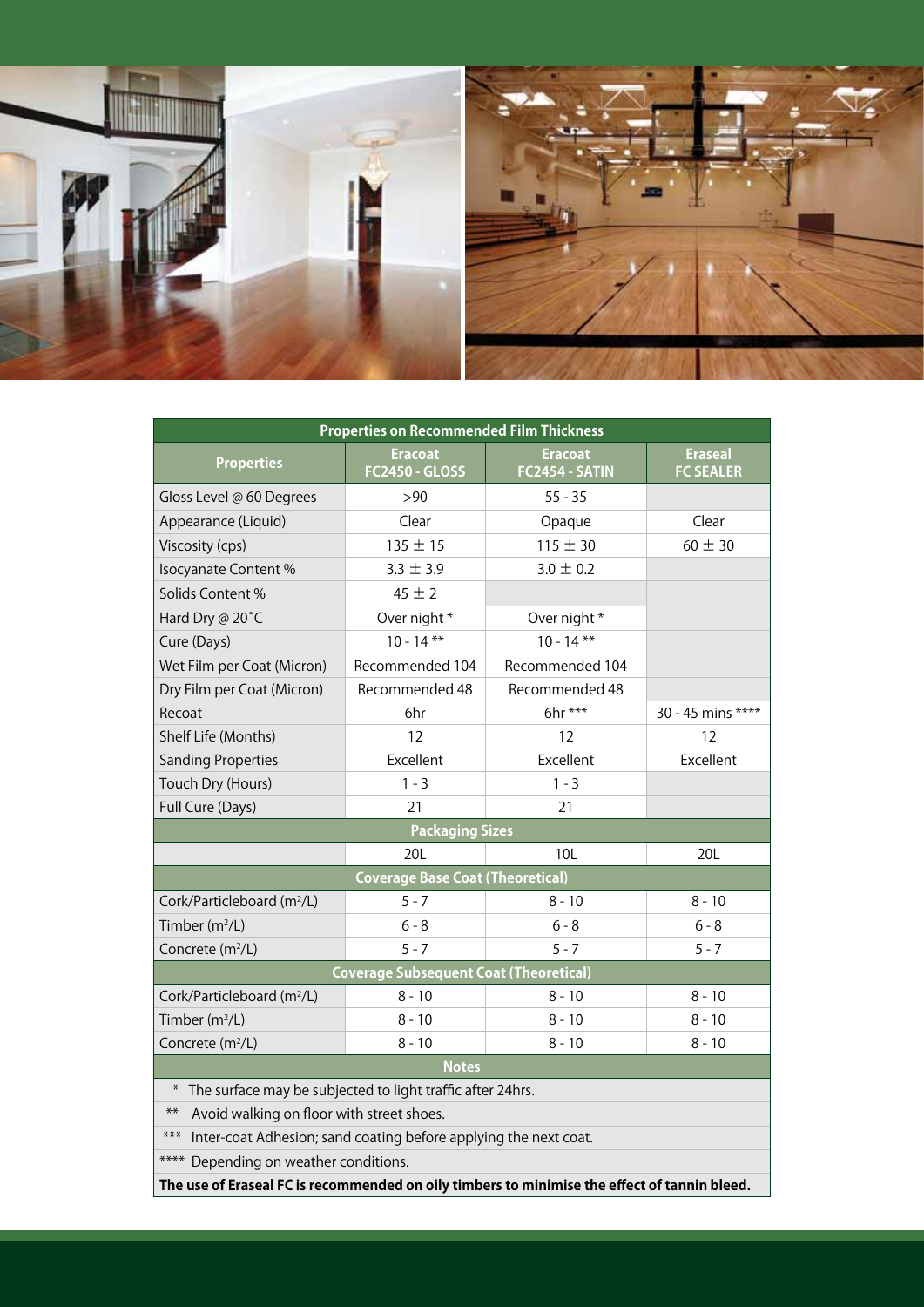

# **Eracoat Accessories**

 $\mathbf{C}$ 

| <b>Product</b>         | <b>Size</b> |
|------------------------|-------------|
| FCA - Thinner          | 20L         |
| FCA - Cleaning Solvent | 20L         |
| FCA - Accelerator      | 11          |
| FCA - Wet Edge         | 11          |
| FCA - Flow Additive    |             |